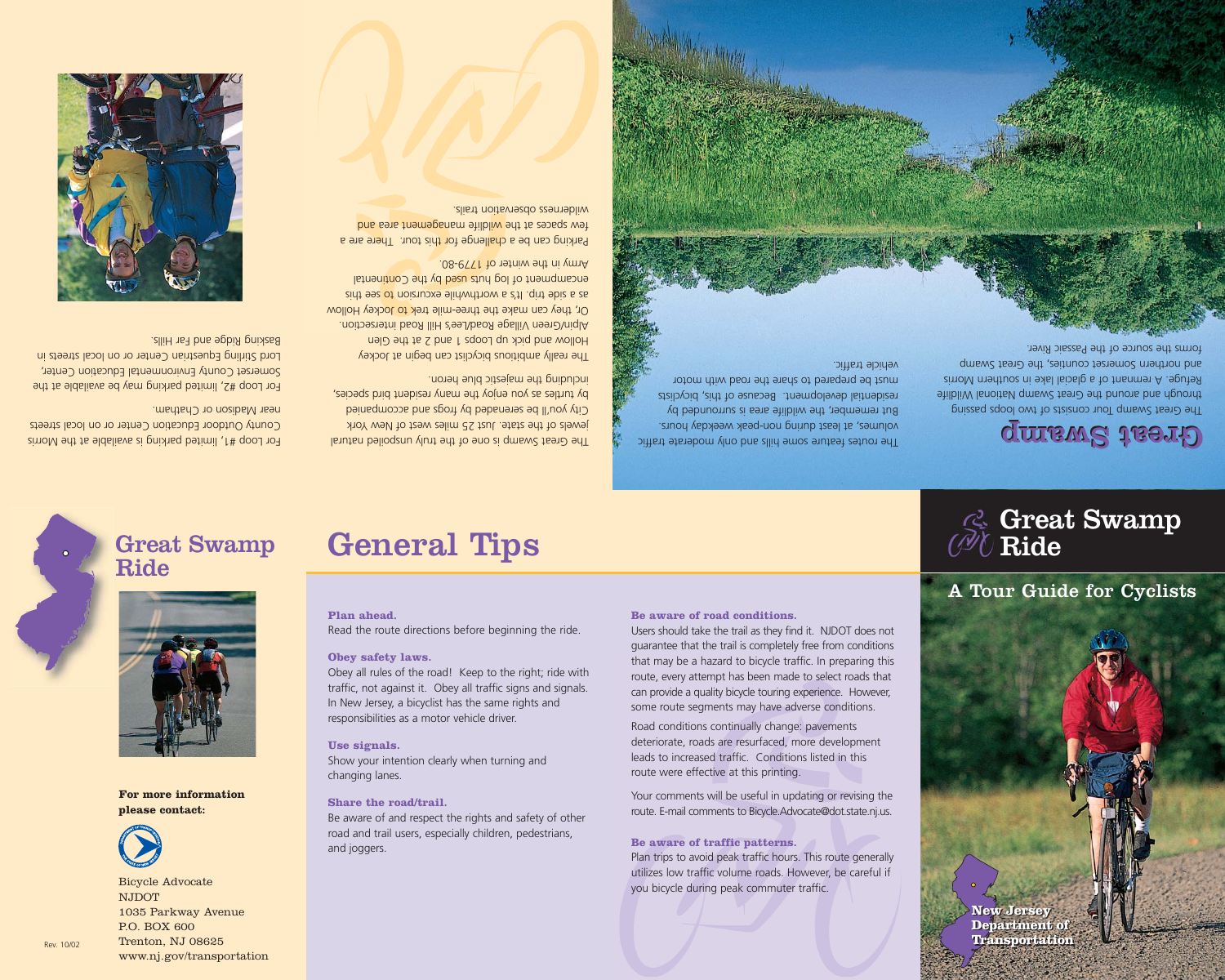### Great Swamp Great Swamp

The Great Swamp Tour consists of two loops passing through and around the Great Swamp National Wildlife Refuge. A remnant of a glacial lake in southern Morris and northern Somerset counties, the Great Swamp forms the source of the Passaic River.

The routes feature some hills and only moderate traffic volumes, at least during non-peak weekday hours. But remember, the wildlife area is surrounded by residential development. Because of this, bicyclists must be prepared to share the road with motor vehicle traffic.

The Great Swamp is one of the truly unspoiled natural jewels of the state. Just 25 miles west of New York City you'll be serenaded by frogs and accompanied by turtles as you enjoy the many resident bird species, including the majestic blue heron.

The really ambitious bicyclist can begin at Jockey Hollow and pick up Loops 1 and 2 at the Glen Alpin/Green Village Road/Lee's Hill Road intersection. Or, they can make the three-mile trek to Jockey Hollow as a side trip. It's a worthwhile excursion to see this encampment of log huts used by the Continental Army in the winter of 1779-80.

Parking can be a challenge for this tour. There are a few spaces at the wildlife management area and wilderness observation trails.

For Loop #1, limited parking is available at the Morris County Outdoor Education Center or on local streets near Madison or Chatham.

For Loop #2, limited parking may be available at the Somerset County Environmental Education Center, Lord Stirling Equestrian Center or on local streets in Basking Ridge and Far Hills.